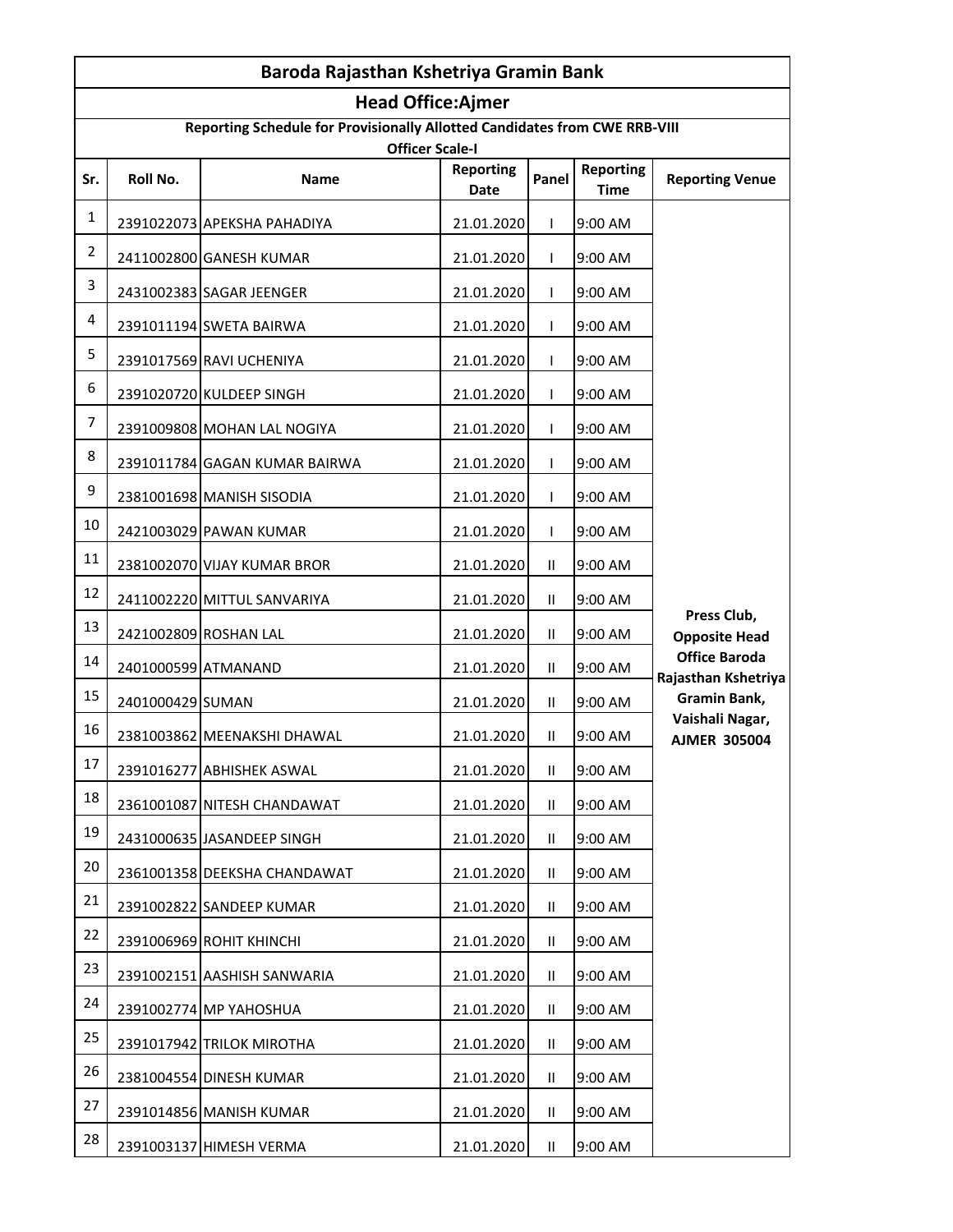|     | Baroda Rajasthan Kshetriya Gramin Bank |                                                                                                      |                          |                |                                 |                                             |  |
|-----|----------------------------------------|------------------------------------------------------------------------------------------------------|--------------------------|----------------|---------------------------------|---------------------------------------------|--|
|     |                                        | <b>Head Office:Ajmer</b>                                                                             |                          |                |                                 |                                             |  |
|     |                                        | Reporting Schedule for Provisionally Allotted Candidates from CWE RRB-VIII<br><b>Officer Scale-I</b> |                          |                |                                 |                                             |  |
| Sr. | Roll No.                               | Name                                                                                                 | <b>Reporting</b><br>Date | Panel          | <b>Reporting</b><br><b>Time</b> | <b>Reporting Venue</b>                      |  |
| 29  |                                        | 2381000239 HARPAL SINGH                                                                              | 21.01.2020               | Ш.             | 9:00 AM                         |                                             |  |
| 30  |                                        | 2361001888 PRIYANKA KUMARI                                                                           | 21.01.2020               | $\mathbf{II}$  | 9:00 AM                         |                                             |  |
| 31  |                                        | 2381005378 NITESH JANAGAL                                                                            | 21.01.2020               | $\mathbf{III}$ | 9:00 AM                         |                                             |  |
| 32  |                                        | 2381000419 RISHI MAHENDRA                                                                            | 21.01.2020               | Ш              | 9:00 AM                         |                                             |  |
| 33  |                                        | 2411000320 MANISH MEGHWAL                                                                            | 21.01.2020               | Ш              | 9:00 AM                         |                                             |  |
| 34  |                                        | 2401001548 JYOTI PANWAR                                                                              | 21.01.2020               | III            | 9:00 AM                         |                                             |  |
| 35  |                                        | 2371000281 DILIP KUMAR                                                                               | 21.01.2020               | Ш              | 9:00 AM                         |                                             |  |
| 36  | 2381002747 ANTIMA                      |                                                                                                      | 21.01.2020               | Ш              | 9:00 AM                         |                                             |  |
| 37  |                                        | 2391022010 VIRENDRA MEENA                                                                            | 21.01.2020               | Ш              | 9:00 AM                         |                                             |  |
| 38  |                                        | 2391002299 RAVEENA MEENA                                                                             | 21.01.2020               | III            | 9:00 AM                         |                                             |  |
| 39  |                                        | 2391001612 AMIT KUMAR MEENA                                                                          | 21.01.2020               | Ш              | 9:00 AM                         |                                             |  |
| 40  |                                        | 2391012734 DEEPAK BAINDADA                                                                           | 21.01.2020               | Ш              | 9:00 AM                         |                                             |  |
| 41  |                                        | 2361001091 ROHAN SOLANKI                                                                             | 21.01.2020               | Ш              | 9:00 AM                         | Press Club,<br><b>Opposite Head</b>         |  |
| 42  |                                        | 2391012222 DHIRENDRA SINGH MEENA                                                                     | 21.01.2020               | Ш              | 9:00 AM                         | <b>Office Baroda</b><br>Rajasthan Kshetriya |  |
| 43  |                                        | 2391004374 RINKY MEENA                                                                               | 21.01.2020               | Ш              | 9:00 AM                         | Gramin Bank,                                |  |
| 44  |                                        | 2391017811 MADHU MEENA                                                                               | 21.01.2020               | Ш              | 9:00 AM                         | Vaishali Nagar,<br><b>AJMER 305004</b>      |  |
| 45  |                                        | 2391019321 NARENDRA KUMAR MEENA                                                                      | 21.01.2020               | Ш              | 9:00 AM                         |                                             |  |
| 46  |                                        | 2391017846 MAHENDRA KUMAR MEENA                                                                      | 21.01.2020               | Ш              | 9:00 AM                         |                                             |  |
| 47  |                                        | 2391022019 VANDNA MENA                                                                               | 21.01.2020               | Ш              | 9:00 AM                         |                                             |  |
| 48  |                                        | 2391003216 PARASRAM MEENA                                                                            | 21.01.2020               | Ш              | 9:00 AM                         |                                             |  |
| 49  |                                        | 2411002175 GYANESH MEENA                                                                             | 21.01.2020               | Ш              | 9:00 AM                         |                                             |  |
| 50  |                                        | 2391007962 LAXMI KANT MEENA                                                                          | 21.01.2020               | Ш              | 9:00 AM                         |                                             |  |
| 51  |                                        | 2391017200 HAMENDRA KUMAR MEENA                                                                      | 21.01.2020               | IV             | 9:00 AM                         |                                             |  |
| 52  |                                        | 2391002152 RAJNEESH KUMAR MEENA                                                                      | 21.01.2020               | IV             | 9:00 AM                         |                                             |  |
| 53  |                                        | 2391009714 RAMESHWAR PRASAD MEENA                                                                    | 21.01.2020               | IV             | 9:00 AM                         |                                             |  |
| 54  |                                        | 2391020683 MANISH KUMAR MEENA                                                                        | 21.01.2020               | IV             | 9:00 AM                         |                                             |  |
| 55  | 2421002658 DEEPAK                      |                                                                                                      | 21.01.2020               | IV             | 9:00 AM                         |                                             |  |
| 56  |                                        | 2391002264 JITENDRA NIWAD                                                                            | 21.01.2020               | IV             | 9:00 AM                         |                                             |  |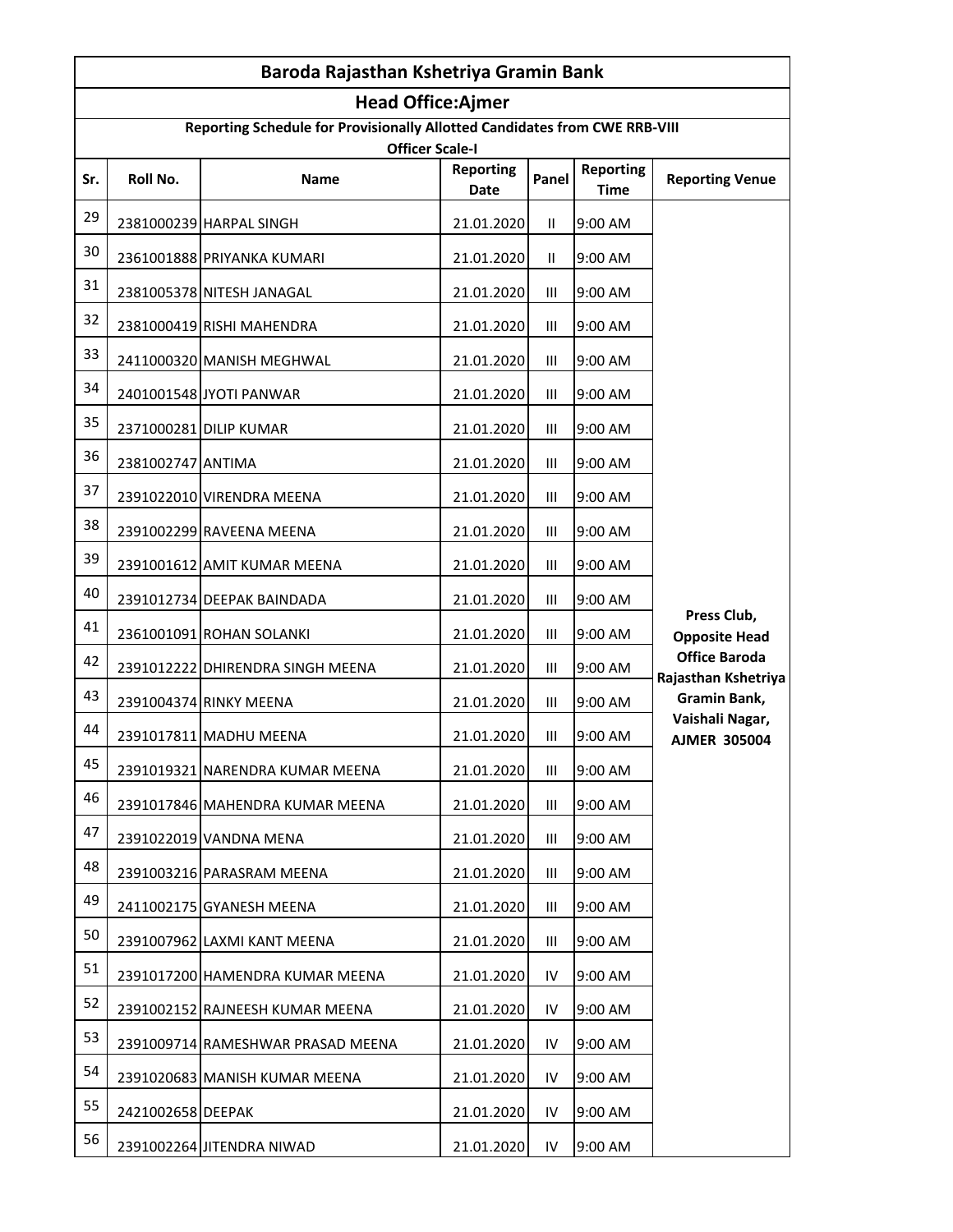|     | Baroda Rajasthan Kshetriya Gramin Bank |                                                                                                      |                          |              |                                 |                                             |  |
|-----|----------------------------------------|------------------------------------------------------------------------------------------------------|--------------------------|--------------|---------------------------------|---------------------------------------------|--|
|     |                                        | <b>Head Office:Ajmer</b>                                                                             |                          |              |                                 |                                             |  |
|     |                                        | Reporting Schedule for Provisionally Allotted Candidates from CWE RRB-VIII<br><b>Officer Scale-I</b> |                          |              |                                 |                                             |  |
| Sr. | Roll No.                               | Name                                                                                                 | <b>Reporting</b><br>Date | Panel        | <b>Reporting</b><br><b>Time</b> | <b>Reporting Venue</b>                      |  |
| 57  |                                        | 2421002651 VIKAS KUMAR                                                                               | 21.01.2020               | IV           | 9:00 AM                         |                                             |  |
| 58  |                                        | 2371001528 JAYENDRA PARJAPATI                                                                        | 21.01.2020               | IV           | 9:00 AM                         |                                             |  |
| 59  |                                        | 2371000387 MEHUL SAHU                                                                                | 21.01.2020               | IV           | 9:00 AM                         |                                             |  |
| 60  |                                        | 2361001025 DWARKA SINGH RAWAT                                                                        | 21.01.2020               | IV           | 9:00 AM                         |                                             |  |
| 61  |                                        | 2371000531 NARENDRA YADAV                                                                            | 21.01.2020               | IV           | 9:00 AM                         |                                             |  |
| 62  |                                        | 2391016497 DEEPAK SUTHAR                                                                             | 21.01.2020               | IV           | 9:00 AM                         |                                             |  |
| 63  | 2391006661 DAROPADI                    |                                                                                                      | 21.01.2020               | IV           | 9:00 AM                         |                                             |  |
| 64  |                                        | 2401002632 VIMAL KUMAR SUTHAR                                                                        | 21.01.2020               | IV           | 9:00 AM                         |                                             |  |
| 65  | 2391007105 KAPIL                       |                                                                                                      | 21.01.2020               | IV           | 9:00 AM                         |                                             |  |
| 66  |                                        | 2411001129 NIMISH GAUR                                                                               | 21.01.2020               | IV           | 9:00 AM                         |                                             |  |
| 67  |                                        | 2391008032 SHIV KUMAR                                                                                | 21.01.2020               | IV           | 9:00 AM                         |                                             |  |
| 68  |                                        | 2381002473 NEHA BHARGAV                                                                              | 21.01.2020               | IV           | 9:00 AM                         |                                             |  |
| 69  | 2371000111 RINKA                       |                                                                                                      | 21.01.2020               | IV           | 9:00 AM                         | Press Club,<br><b>Opposite Head</b>         |  |
| 70  |                                        | 2361000928 MUKUL CHOUDHARY                                                                           | 21.01.2020               | IV           | 9:00 AM                         | <b>Office Baroda</b><br>Rajasthan Kshetriya |  |
| 71  |                                        | 2421003280 MEGHA PRAJAPAT                                                                            | 21.01.2020               | L            | 1:30 PM                         | Gramin Bank,                                |  |
| 72  |                                        | 2371000184 ARUN YADAV                                                                                | 21.01.2020               | L            | 1:30 PM                         | Vaishali Nagar,<br><b>AJMER 305004</b>      |  |
| 73  |                                        | 2391012391 PARVEEN YADAV                                                                             | 21.01.2020               | $\mathbf{I}$ | 1:30 PM                         |                                             |  |
| 74  |                                        | 2421001794 SHUBHAM JANGID                                                                            | 21.01.2020               | L            | 1:30 PM                         |                                             |  |
| 75  |                                        | 2391005702 NEELAM JHORAR                                                                             | 21.01.2020               | L            | 1:30 PM                         |                                             |  |
| 76  | 2381003090 PUSHPA                      |                                                                                                      | 21.01.2020               | L            | 1:30 PM                         |                                             |  |
| 77  | 2421001213 REETA                       |                                                                                                      | 21.01.2020               | $\mathbf{I}$ | 1:30 PM                         |                                             |  |
| 78  |                                        | 2401001739 SANJAY KUMAR                                                                              | 21.01.2020               | $\mathbf{L}$ | 1:30 PM                         |                                             |  |
| 79  |                                        | 2391006513 MAMTA SAINI                                                                               | 21.01.2020               | $\mathbf{I}$ | 1:30 PM                         |                                             |  |
| 80  |                                        | 2421001629 ROHIT KUMAR SAINI                                                                         | 21.01.2020               | $\mathbf{I}$ | 1:30 PM                         |                                             |  |
| 81  | 2381003949 MONIKA                      |                                                                                                      | 21.01.2020               | L            | 1:30 PM                         |                                             |  |
| 82  |                                        | 2381001218 SUMIT SUTHAR                                                                              | 21.01.2020               | $\mathbf{L}$ | 1:30 PM                         |                                             |  |
| 83  |                                        | 2381003469 MS SONIYA SUTHAR                                                                          | 21.01.2020               | $\mathbf{I}$ | 1:30 PM                         |                                             |  |
| 84  |                                        | 2391016453 PUSHPENDER KUMAR                                                                          | 21.01.2020               | $\mathbf{I}$ | 1:30 PM                         |                                             |  |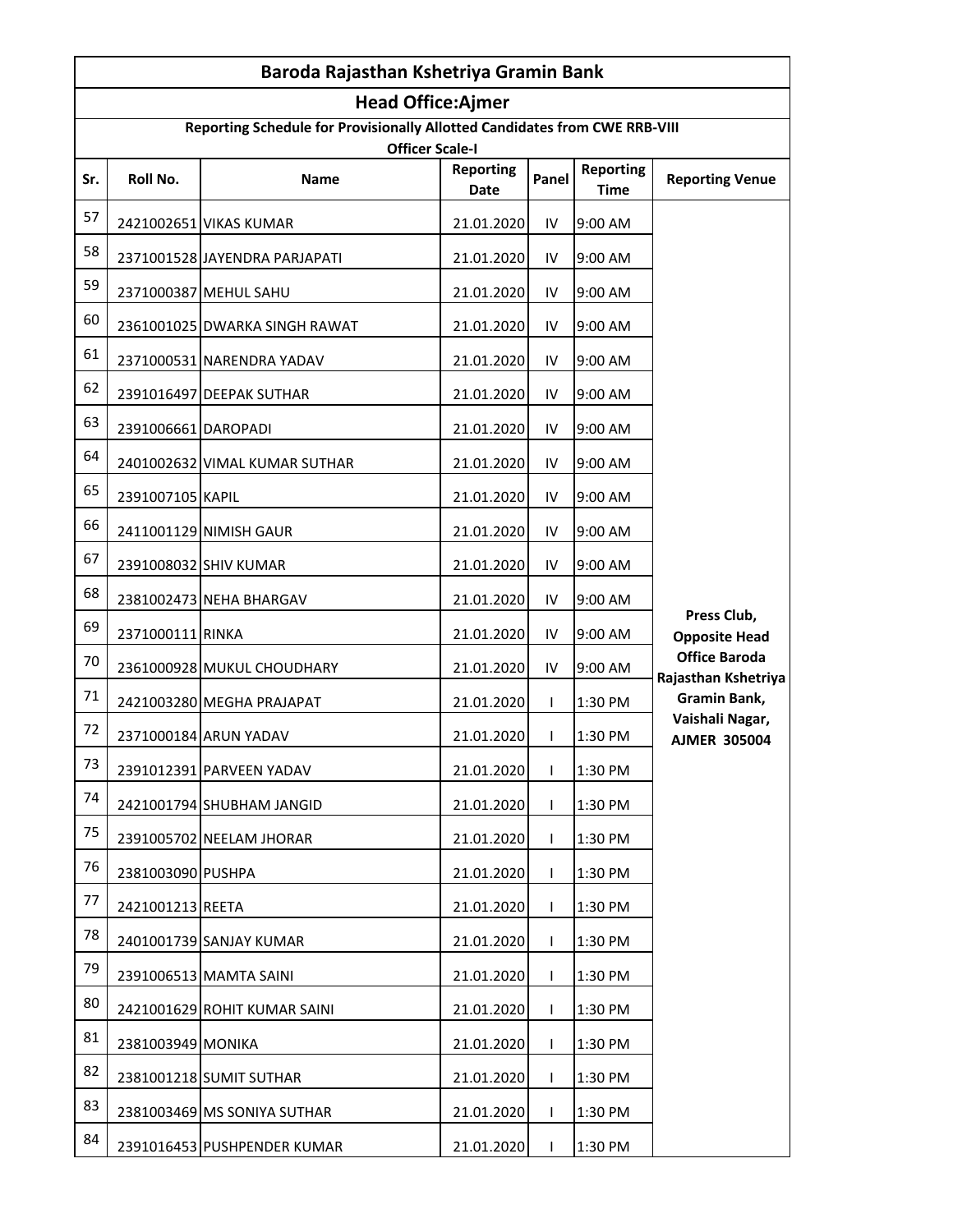|     | Baroda Rajasthan Kshetriya Gramin Bank |                                                                                                      |                          |               |                                 |                                             |  |
|-----|----------------------------------------|------------------------------------------------------------------------------------------------------|--------------------------|---------------|---------------------------------|---------------------------------------------|--|
|     |                                        | <b>Head Office:Ajmer</b>                                                                             |                          |               |                                 |                                             |  |
|     |                                        | Reporting Schedule for Provisionally Allotted Candidates from CWE RRB-VIII<br><b>Officer Scale-I</b> |                          |               |                                 |                                             |  |
| Sr. | Roll No.                               | Name                                                                                                 | <b>Reporting</b><br>Date | Panel         | <b>Reporting</b><br><b>Time</b> | <b>Reporting Venue</b>                      |  |
| 85  |                                        | 2411002827 RICHA SAROYA                                                                              | 21.01.2020               | L             | 1:30 PM                         |                                             |  |
| 86  |                                        | 2421001592 AMIT KUMAR SARAN                                                                          | 21.01.2020               | $\mathbf{L}$  | 1:30 PM                         |                                             |  |
| 87  |                                        | 2391019027 PRADEEP KUMAR KUMAWAT                                                                     | 21.01.2020               | L             | 1:30 PM                         |                                             |  |
| 88  |                                        | 2421001618 RAVI KUMAR                                                                                | 21.01.2020               | L             | 1:30 PM                         |                                             |  |
| 89  |                                        | 2401001916 JYOTI CHOUDHARY                                                                           | 21.01.2020               | $\mathbf{L}$  | 1:30 PM                         |                                             |  |
| 90  |                                        | 2391014637 ANAND YADAV                                                                               | 21.01.2020               | L             | 1:30 PM                         |                                             |  |
| 91  |                                        | 2421002664 ANIRUDH KRISHAN SAINI                                                                     | 21.01.2020               | $\mathbf{H}$  | 1:30 PM                         |                                             |  |
| 92  |                                        | 2381002810 DEEPIKA SUTHAR                                                                            | 21.01.2020               | $\mathbf{H}$  | 1:30 PM                         |                                             |  |
| 93  | 2381005305 GURPREET                    |                                                                                                      | 21.01.2020               | $\mathbf{H}$  | 1:30 PM                         |                                             |  |
| 94  |                                        | 2391009459 SUMAN SAHWAN                                                                              | 21.01.2020               | $\mathbf{H}$  | 1:30 PM                         |                                             |  |
| 95  | 2381003267 AMARDEEP                    |                                                                                                      | 21.01.2020               | $\mathbf{II}$ | 1:30 PM                         |                                             |  |
| 96  |                                        | 2421003464 SANGEETA SAINI                                                                            | 21.01.2020               | Ш             | 1:30 PM                         |                                             |  |
| 97  |                                        | 2391009669 ANJU BALA LOCHIB                                                                          | 21.01.2020               | $\mathbf{H}$  | 1:30 PM                         | Press Club,<br><b>Opposite Head</b>         |  |
| 98  |                                        | 2381003135 MANISHA SONI                                                                              | 21.01.2020               | Ш.            | 1:30 PM                         | <b>Office Baroda</b><br>Rajasthan Kshetriya |  |
| 99  |                                        | 2421001673 KANHAIYA LAL SAINI                                                                        | 21.01.2020               | Ш.            | 1:30 PM                         | <b>Gramin Bank,</b>                         |  |
| 100 |                                        | 2421003023 KRISHAN JANGID                                                                            | 21.01.2020               | $\mathbf{H}$  | 1:30 PM                         | Vaishali Nagar,<br><b>AJMER 305004</b>      |  |
| 101 | 2381001241 EKTA                        |                                                                                                      | 21.01.2020               | Ш             | 1:30 PM                         |                                             |  |
| 102 | 2381005066 ALKA                        |                                                                                                      | 21.01.2020               | Ш.            | 1:30 PM                         |                                             |  |
| 103 |                                        | 2421001091 MANSI BIJARNIYA                                                                           | 21.01.2020               | $\mathbf{H}$  | 1:30 PM                         |                                             |  |
| 104 |                                        | 2421004062 SUNIL KUMAR                                                                               | 21.01.2020               | Ш.            | 1:30 PM                         |                                             |  |
| 105 |                                        | 2391014100 RAM JI LAL NAGA                                                                           | 21.01.2020               | Ш.            | 1:30 PM                         |                                             |  |
| 106 |                                        | 2391007707 DEVILAL MAWLIYA                                                                           | 21.01.2020               | $\mathbf{H}$  | 1:30 PM                         |                                             |  |
| 107 |                                        | 2391013834 DINESH KUMAR                                                                              | 21.01.2020               | Ш.            | 1:30 PM                         |                                             |  |
| 108 |                                        | 2371000722 MOHAN SINGH                                                                               | 21.01.2020               | Ш.            | 1:30 PM                         |                                             |  |
| 109 | 2381001973 ANIL                        |                                                                                                      | 21.01.2020               | $\mathbf{H}$  | 1:30 PM                         |                                             |  |
| 110 |                                        | 2421000504 VIJENDRA KRISHAN YADAV                                                                    | 21.01.2020               | $\mathbf{H}$  | 1:30 PM                         |                                             |  |
| 111 |                                        | 2391020760 DINESH YADAV                                                                              | 21.01.2020               | Ш             | 1:30 PM                         |                                             |  |
| 112 | 2361000379 AASIF DYER                  |                                                                                                      | 21.01.2020               | Ш             | 1:30 PM                         |                                             |  |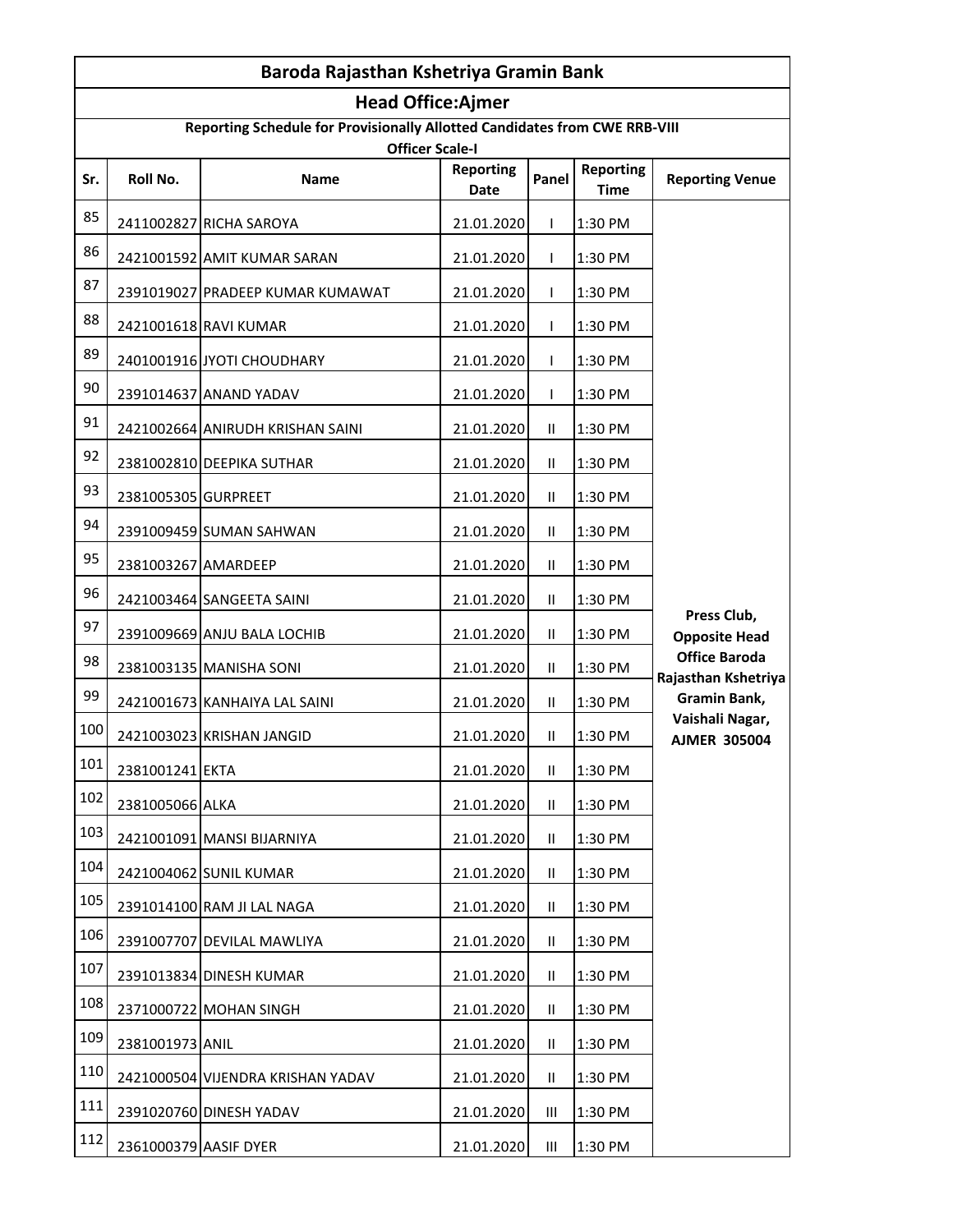|     | Baroda Rajasthan Kshetriya Gramin Bank |                                                                                                      |                          |       |                                 |                                             |  |
|-----|----------------------------------------|------------------------------------------------------------------------------------------------------|--------------------------|-------|---------------------------------|---------------------------------------------|--|
|     |                                        | <b>Head Office:Ajmer</b>                                                                             |                          |       |                                 |                                             |  |
|     |                                        | Reporting Schedule for Provisionally Allotted Candidates from CWE RRB-VIII<br><b>Officer Scale-I</b> |                          |       |                                 |                                             |  |
| Sr. | Roll No.                               | <b>Name</b>                                                                                          | <b>Reporting</b><br>Date | Panel | <b>Reporting</b><br><b>Time</b> | <b>Reporting Venue</b>                      |  |
| 113 |                                        | 2381004799 MONALISA TANWAR                                                                           | 21.01.2020               | Ш     | 1:30 PM                         |                                             |  |
| 114 |                                        | 2421000459 MAMTA SAINI                                                                               | 21.01.2020               | Ш     | 1:30 PM                         |                                             |  |
| 115 |                                        | 2421002474 SWATI SINGH                                                                               | 21.01.2020               | Ш     | 1:30 PM                         |                                             |  |
| 116 | 2381004373 SUMIT                       |                                                                                                      | 21.01.2020               | Ш     | 1:30 PM                         |                                             |  |
| 117 | 2381004682 DINESH GIRI                 |                                                                                                      | 21.01.2020               | Ш     | 1:30 PM                         |                                             |  |
| 118 | 2421003714 GARIMA                      |                                                                                                      | 21.01.2020               | Ш     | 1:30 PM                         |                                             |  |
| 119 |                                        | 2411002034 RIYA RATHORE                                                                              | 21.01.2020               | Ш     | 1:30 PM                         |                                             |  |
| 120 | 2381001000 REKHA                       |                                                                                                      | 21.01.2020               | Ш     | 1:30 PM                         |                                             |  |
| 121 |                                        | 2381005070 AMISHA SONI                                                                               | 21.01.2020               | Ш     | 1:30 PM                         |                                             |  |
| 122 |                                        | 2391008509 PINTU MAHALA                                                                              | 21.01.2020               | Ш     | 1:30 PM                         |                                             |  |
| 123 | 2381004410 RAVI MARU                   |                                                                                                      | 21.01.2020               | Ш     | 1:30 PM                         |                                             |  |
| 124 |                                        | 2371001580 MAHESH SAHU                                                                               | 21.01.2020               | Ш     | 1:30 PM                         |                                             |  |
| 125 |                                        | 2371000921 JYOTI YADAV                                                                               | 21.01.2020               | Ш     | 1:30 PM                         | Press Club,<br><b>Opposite Head</b>         |  |
| 126 |                                        | 2381000007 KULDEEP TAK                                                                               | 21.01.2020               | Ш     | 1:30 PM                         | <b>Office Baroda</b><br>Rajasthan Kshetriya |  |
| 127 |                                        | 2431002018 GAURAV DEVRA                                                                              | 21.01.2020               | Ш     | 1:30 PM                         | Gramin Bank,                                |  |
| 128 | 2391006378 GARIMA                      |                                                                                                      | 21.01.2020               | Ш     | 1:30 PM                         | Vaishali Nagar,<br><b>AJMER 305004</b>      |  |
| 129 | 2421000437 SIMRAN                      |                                                                                                      | 21.01.2020               | Ш     | 1:30 PM                         |                                             |  |
| 130 |                                        | 2401002375 RAHUL BORANA                                                                              | 21.01.2020               | Ш     | 1:30 PM                         |                                             |  |
| 131 |                                        | 2391015615 VISHAL PARIHAR                                                                            | 21.01.2020               | IV    | 1:30 PM                         |                                             |  |
| 132 |                                        | 2421001026 PANKAJ KUMAR                                                                              | 21.01.2020               | IV    | 1:30 PM                         |                                             |  |
| 133 |                                        | 2411002657 MOHAMMAD ASEEM                                                                            | 21.01.2020               | IV    | 1:30 PM                         |                                             |  |
| 134 |                                        | 2391016095 SUDIPT KUMAR                                                                              | 21.01.2020               | IV    | 1:30 PM                         |                                             |  |
| 135 |                                        | 2391010300 SANJAY BHASKAR                                                                            | 21.01.2020               | IV    | 1:30 PM                         |                                             |  |
| 136 |                                        | 2391011200 ANKESH KUMAR SUTHAR                                                                       | 21.01.2020               | IV    | 1:30 PM                         |                                             |  |
| 137 |                                        | 2381003350 RUBAL BISHNOI                                                                             | 21.01.2020               | IV    | 1:30 PM                         |                                             |  |
| 138 |                                        | 2361000600 RAKESH KUNKANA                                                                            | 21.01.2020               | IV    | 1:30 PM                         |                                             |  |
| 139 |                                        | 2361000936 NIMESH AGARWAL                                                                            | 21.01.2020               | IV    | 1:30 PM                         |                                             |  |
| 140 |                                        | 2391012021 KULDEEP SINGH CHOUHAN                                                                     | 21.01.2020               | IV.   | 1:30 PM                         |                                             |  |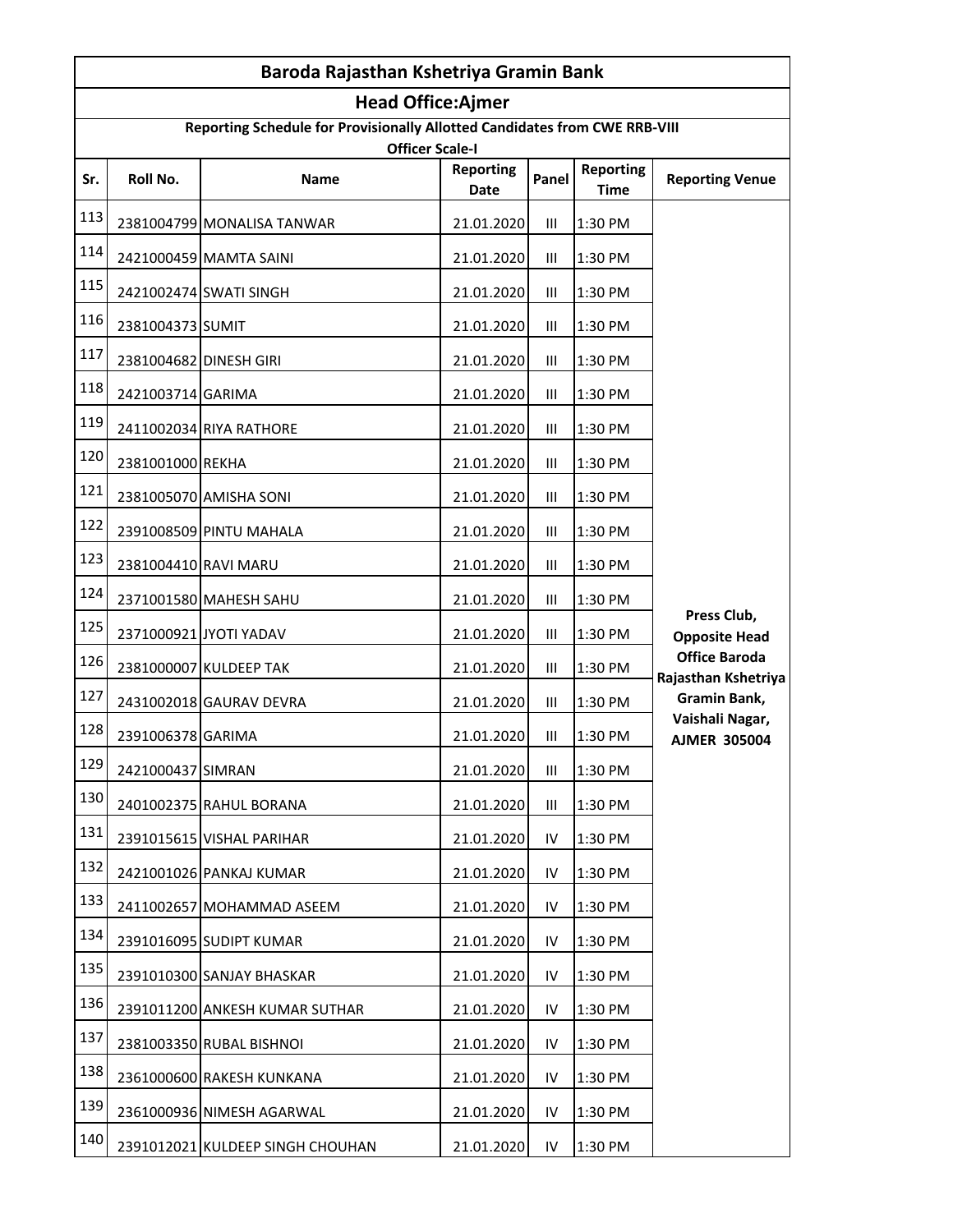| Baroda Rajasthan Kshetriya Gramin Bank |                       |                                                                                                      |                          |              |                                 |                                             |  |
|----------------------------------------|-----------------------|------------------------------------------------------------------------------------------------------|--------------------------|--------------|---------------------------------|---------------------------------------------|--|
|                                        |                       | <b>Head Office:Ajmer</b>                                                                             |                          |              |                                 |                                             |  |
|                                        |                       | Reporting Schedule for Provisionally Allotted Candidates from CWE RRB-VIII<br><b>Officer Scale-I</b> |                          |              |                                 |                                             |  |
| Sr.                                    | Roll No.              | Name                                                                                                 | <b>Reporting</b><br>Date | Panel        | <b>Reporting</b><br><b>Time</b> | <b>Reporting Venue</b>                      |  |
| 141                                    |                       | 2391016911 KRISHNA JAIN                                                                              | 21.01.2020               | IV           | 1:30 PM                         |                                             |  |
| 142                                    |                       | 2391008170 TUSHAR SINGHAL                                                                            | 21.01.2020               | IV           | 1:30 PM                         |                                             |  |
| 143                                    | 2391005749 MOHIT JAIN |                                                                                                      | 21.01.2020               | IV           | 1:30 PM                         |                                             |  |
| 144                                    |                       | 2391011546 NIKKU AGRAWAL                                                                             | 21.01.2020               | IV           | 1:30 PM                         |                                             |  |
| 145                                    |                       | 2431000810 RAJAN GAGRANI                                                                             | 21.01.2020               | IV           | 1:30 PM                         |                                             |  |
| 146                                    |                       | 2381002274 SIMRANJEET KAUR                                                                           | 21.01.2020               | IV           | 1:30 PM                         |                                             |  |
| 147                                    |                       | 2381004345 ANOOP GOYAL                                                                               | 21.01.2020               | IV           | 1:30 PM                         |                                             |  |
| 148                                    |                       | 2391008147 MOBIN PATHAN                                                                              | 21.01.2020               | IV           | 1:30 PM                         |                                             |  |
| 149                                    |                       | 2371000909 POOJA GUPTA                                                                               | 21.01.2020               | IV           | 1:30 PM                         |                                             |  |
| 150                                    |                       | 2431002497 TARUNA SHARMA                                                                             | 21.01.2020               | IV           | 1:30 PM                         |                                             |  |
| 151                                    |                       | 2381004351 SHUBHAM GOYAL                                                                             | 22.01.2020               | L            | 9:00 AM                         |                                             |  |
| 152                                    |                       | 2381001288 DIVYA SHARMA                                                                              | 22.01.2020               | L            | 9:00 AM                         |                                             |  |
| 153                                    |                       | 2391016592 GAURAV BHAGAT                                                                             | 22.01.2020               | L            | 9:00 AM                         | Press Club,<br><b>Opposite Head</b>         |  |
| 154                                    |                       | 2391008441 SHIKHA GOYAL                                                                              | 22.01.2020               | $\mathbf{L}$ | 9:00 AM                         | <b>Office Baroda</b><br>Rajasthan Kshetriya |  |
| 155                                    |                       | 2391007995 VIVEK KUMAR                                                                               | 22.01.2020               | L            | 9:00 AM                         | Gramin Bank,                                |  |
| 156                                    |                       | 2371002180 SACHIN AGARWAL                                                                            | 22.01.2020               | L            | 9:00 AM                         | Vaishali Nagar,<br><b>AJMER 305004</b>      |  |
| 157                                    |                       | 2391015053 SAURABH SHARMA                                                                            | 22.01.2020               | $\mathbf{I}$ | 9:00 AM                         |                                             |  |
| 158                                    |                       | 2421002699 HIMANSHU TIWARI                                                                           | 22.01.2020               | $\mathbf{I}$ | 9:00 AM                         |                                             |  |
| 159                                    |                       | 2411001062 SHIVAM SHANKAR AGARWAL                                                                    | 22.01.2020               | L            | 9:00 AM                         |                                             |  |
| 160                                    |                       | 2391002668 ANMOL TYAGI                                                                               | 22.01.2020               | $\mathbf{I}$ | 9:00 AM                         |                                             |  |
| 161                                    |                       | 2381000512 MANISH GARG                                                                               | 22.01.2020               | $\mathbf{I}$ | 9:00 AM                         |                                             |  |
| 162                                    |                       | 2381004040 SATYAM JAIN                                                                               | 22.01.2020               | L            | 9:00 AM                         |                                             |  |
| 163                                    | 2371001721 NAVEEN     |                                                                                                      | 22.01.2020               | $\mathbf{I}$ | 9:00 AM                         |                                             |  |
| 164                                    |                       | 2391000447 SAMEER KUMAR                                                                              | 22.01.2020               | $\mathbf{I}$ | 9:00 AM                         |                                             |  |
| 165                                    |                       | 2391013817 ABHISHEK KAUSHIK                                                                          | 22.01.2020               | L            | 9:00 AM                         |                                             |  |
| 166                                    | 2371001004 SWATI      |                                                                                                      | 22.01.2020               | $\mathbf{I}$ | 9:00 AM                         |                                             |  |
| 167                                    | 2411001748 YASH JAIN  |                                                                                                      | 22.01.2020               | $\mathbf{I}$ | 9:00 AM                         |                                             |  |
| 168                                    |                       | 2391001696 PRIYANKA GUPTA                                                                            | 22.01.2020               | $\mathbf{I}$ | 9:00 AM                         |                                             |  |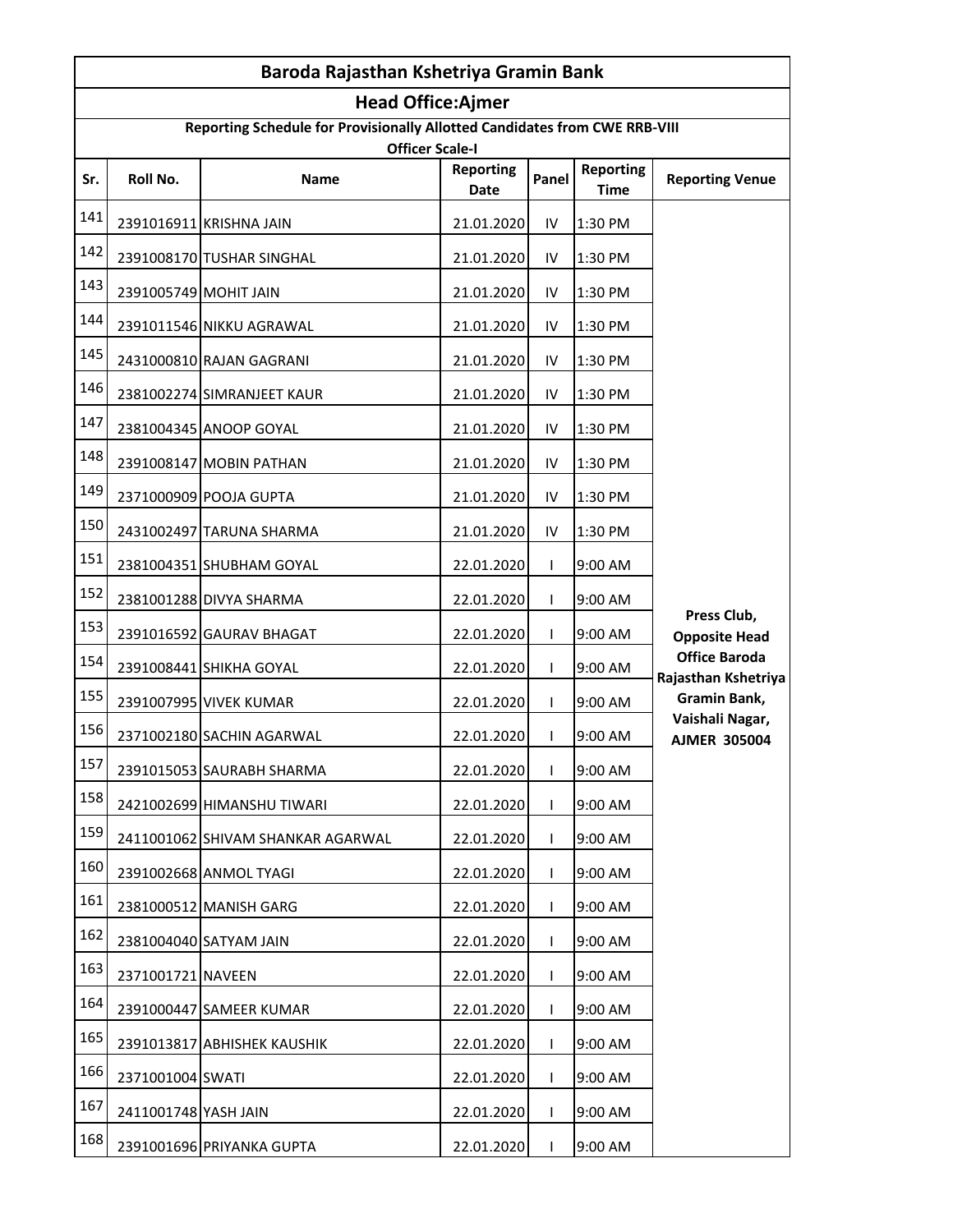| Baroda Rajasthan Kshetriya Gramin Bank |          |                                                                                                      |                          |                |                                 |                                             |
|----------------------------------------|----------|------------------------------------------------------------------------------------------------------|--------------------------|----------------|---------------------------------|---------------------------------------------|
|                                        |          | <b>Head Office:Ajmer</b>                                                                             |                          |                |                                 |                                             |
|                                        |          | Reporting Schedule for Provisionally Allotted Candidates from CWE RRB-VIII<br><b>Officer Scale-I</b> |                          |                |                                 |                                             |
| Sr.                                    | Roll No. | Name                                                                                                 | <b>Reporting</b><br>Date | Panel          | <b>Reporting</b><br><b>Time</b> | <b>Reporting Venue</b>                      |
| 169                                    |          | 2381004646 AMIT RAJPUROHIT                                                                           | 22.01.2020               | L              | 9:00 AM                         |                                             |
| 170                                    |          | 2391007484 RONAK KUMAR JAIN                                                                          | 22.01.2020               | L              | 9:00 AM                         |                                             |
| 171                                    |          | 2431000538 AKSHAY JAIN                                                                               | 22.01.2020               | $\mathbf{H}$   | 9:00 AM                         |                                             |
| 172                                    |          | 2371000800 KULSHRESTHA GUPTA                                                                         | 22.01.2020               | $\mathbf{H}$   | 9:00 AM                         |                                             |
| 173                                    |          | 2431002480 TARUN SHARMA                                                                              | 22.01.2020               | $\mathbf{H}$   | 9:00 AM                         |                                             |
| 174                                    |          | 2391012250 PIYUSH GUPTA                                                                              | 22.01.2020               | $\mathbf{H}$   | 9:00 AM                         |                                             |
| 175                                    |          | 2391010629 ANURAG SHARMA                                                                             | 22.01.2020               | Ш              | 9:00 AM                         |                                             |
| 176                                    |          | 2381003228 SANDEEP KUMAR                                                                             | 22.01.2020               | $\mathbf{II}$  | 9:00 AM                         |                                             |
| 177                                    |          | 2391001847 TAMANNA MIDHA                                                                             | 22.01.2020               | $\mathbf{H}$   | 9:00 AM                         |                                             |
| 178                                    |          | 2391014172 PRITAM SINGH SHEKHAWAT                                                                    | 22.01.2020               | Ш              | 9:00 AM                         |                                             |
| 179                                    |          | 2391002337 VARUN GUPTA                                                                               | 22.01.2020               | $\mathbf{H}$   | 9:00 AM                         |                                             |
| 180                                    |          | 2391016378 GAURAV SINGH BHADOURIA                                                                    | 22.01.2020               | Ш.             | 9:00 AM                         |                                             |
| 181                                    |          | 2391003126 SHIVANI GUPTA                                                                             | 22.01.2020               | Ш              | 9:00 AM                         | Press Club,<br><b>Opposite Head</b>         |
| 182                                    |          | 2391019778 RAHUL KUMAR GARG                                                                          | 22.01.2020               | Ш.             | 9:00 AM                         | <b>Office Baroda</b><br>Rajasthan Kshetriya |
| 183                                    |          | 2421001845 ABHISHEK BHASKAR                                                                          | 22.01.2020               | Ш.             | 9:00 AM                         | Gramin Bank,                                |
| 184                                    |          | 2391016708 MOHIT GUPTA                                                                               | 22.01.2020               | $\mathbf{H}$   | 9:00 AM                         | Vaishali Nagar,<br><b>AJMER 305004</b>      |
| 185                                    |          | 2391011132 ANURAG GARG                                                                               | 22.01.2020               | Ш.             | 9:00 AM                         |                                             |
| 186                                    |          | 2391009121 ANMOL AGGARWAL                                                                            | 22.01.2020               | Ш.             | 9:00 AM                         |                                             |
| 187                                    |          | 2401001701 BRIJRAJ SINGH SHEKHAWAT                                                                   | 22.01.2020               | $\mathbf{H}$   | 9:00 AM                         |                                             |
| 188                                    |          | 2391011121 MADAN PANDIT                                                                              | 22.01.2020               | Ш.             | 9:00 AM                         |                                             |
| 189                                    |          | 2401003042 JANAK RAJ PAREEK                                                                          | 22.01.2020               | Ш.             | 9:00 AM                         |                                             |
| 190                                    |          | 2421001270 NISHA BOORA                                                                               | 22.01.2020               | $\mathbf{H}$   | 9:00 AM                         |                                             |
| 191                                    |          | 2391012072 AMAN NAGAR                                                                                | 22.01.2020               | Ш              | 9:00 AM                         |                                             |
| 192                                    |          | 2371001310 HARSHAL AGRAWAL                                                                           | 22.01.2020               | Ш              | 9:00 AM                         |                                             |
| 193                                    |          | 2421000223 SANJU KANWAR SHEKHAWAT                                                                    | 22.01.2020               | $\mathbf{III}$ | 9:00 AM                         |                                             |
| 194                                    |          | 2391002063 ADARSH CHOTIA                                                                             | 22.01.2020               | Ш              | 9:00 AM                         |                                             |
| 195                                    |          | 2421002798 SANDEEP KUMAR                                                                             | 22.01.2020               | Ш              | 9:00 AM                         |                                             |
| 196                                    |          | 2391003730 MONIKA GARG                                                                               | 22.01.2020               | Ш              | 9:00 AM                         |                                             |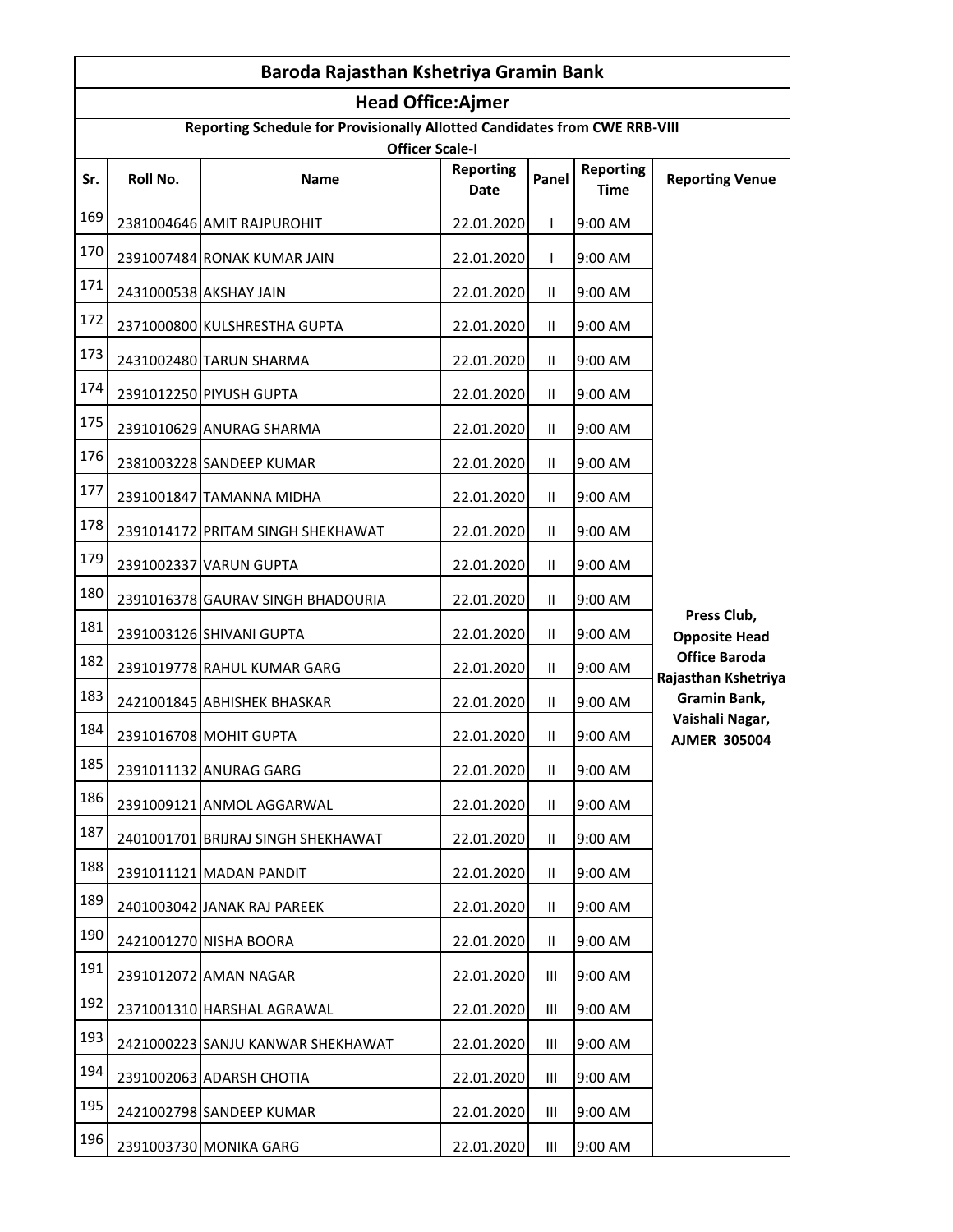|     | Baroda Rajasthan Kshetriya Gramin Bank |                                                                                                      |                          |                |                                 |                                             |  |
|-----|----------------------------------------|------------------------------------------------------------------------------------------------------|--------------------------|----------------|---------------------------------|---------------------------------------------|--|
|     |                                        | <b>Head Office:Ajmer</b>                                                                             |                          |                |                                 |                                             |  |
|     |                                        | Reporting Schedule for Provisionally Allotted Candidates from CWE RRB-VIII<br><b>Officer Scale-I</b> |                          |                |                                 |                                             |  |
| Sr. | Roll No.                               | Name                                                                                                 | <b>Reporting</b><br>Date | Panel          | <b>Reporting</b><br><b>Time</b> | <b>Reporting Venue</b>                      |  |
| 197 |                                        | 2391008708 SHUBHAM GUPTA                                                                             | 22.01.2020               | Ш              | 9:00 AM                         |                                             |  |
| 198 |                                        | 2391012248 KANHAIYA LAL                                                                              | 22.01.2020               | Ш              | 9:00 AM                         |                                             |  |
| 199 |                                        | 2391002875 AMIT KHUNTETA                                                                             | 22.01.2020               | $\mathbf{III}$ | 9:00 AM                         |                                             |  |
| 200 |                                        | 2401000522 NANDAN NAG                                                                                | 22.01.2020               | Ш              | 9:00 AM                         |                                             |  |
| 201 |                                        | 2401002294 RAJAT SHARMA                                                                              | 22.01.2020               | Ш              | 9:00 AM                         |                                             |  |
| 202 |                                        | 2371001342 RUDRA KAUSHIK                                                                             | 22.01.2020               | III            | 9:00 AM                         |                                             |  |
| 203 |                                        | 2391021585 PAURUSH CHAUDHERY                                                                         | 22.01.2020               | Ш              | 9:00 AM                         |                                             |  |
| 204 |                                        | 2391007175 KAUSHAL KUMAR SHARMA                                                                      | 22.01.2020               | Ш              | 9:00 AM                         |                                             |  |
| 205 |                                        | 2381003805 ROHIT KUMAR                                                                               | 22.01.2020               | $\mathbf{III}$ | 9:00 AM                         |                                             |  |
| 206 |                                        | 2431001046 ROHIT KUMAR                                                                               | 22.01.2020               | Ш              | 9:00 AM                         |                                             |  |
| 207 |                                        | 2391000108 MOHIT SHARMA                                                                              | 22.01.2020               | Ш              | 9:00 AM                         |                                             |  |
| 208 |                                        | 2361002285 NIVESH MATHUR                                                                             | 22.01.2020               | Ш              | 9:00 AM                         |                                             |  |
| 209 |                                        | 2421001914 SHARVAN KUMAR                                                                             | 22.01.2020               | Ш              | 9:00 AM                         | Press Club,<br><b>Opposite Head</b>         |  |
| 210 |                                        | 2391016744 ASTHA SOGANI                                                                              | 22.01.2020               | Ш              | 9:00 AM                         | <b>Office Baroda</b><br>Rajasthan Kshetriya |  |
| 211 |                                        | 2371001590 ABHISHEK SHARMA                                                                           | 22.01.2020               | IV             | 9:00 AM                         | Gramin Bank,                                |  |
| 212 |                                        | 2391006194 RAJAT AGARWAL                                                                             | 22.01.2020               | IV             | 9:00 AM                         | Vaishali Nagar,<br><b>AJMER 305004</b>      |  |
| 213 |                                        | 2421001729 PRAMOD KUMAR SHARMA                                                                       | 22.01.2020               | IV             | 9:00 AM                         |                                             |  |
| 214 |                                        | 2361000391 MAYANK ARORA                                                                              | 22.01.2020               | IV             | 9:00 AM                         |                                             |  |
| 215 |                                        | 2431001893 BHOLA GUPTA                                                                               | 22.01.2020               | IV             | 9:00 AM                         |                                             |  |
| 216 |                                        | 2391011373 ANURAG GUPTA                                                                              | 22.01.2020               | IV             | 9:00 AM                         |                                             |  |
| 217 |                                        | 2421002589 ANAMIKA SHARMA                                                                            | 22.01.2020               | IV             | 9:00 AM                         |                                             |  |
| 218 |                                        | 2391005389 SIDDHARTH KOTHARI                                                                         | 22.01.2020               | IV             | 9:00 AM                         |                                             |  |
| 219 |                                        | 2381004294 AMAN KUMAR                                                                                | 22.01.2020               | IV             | 9:00 AM                         |                                             |  |
| 220 |                                        | 2361001052 HARISHANKER SHARMA                                                                        | 22.01.2020               | IV             | 9:00 AM                         |                                             |  |
| 221 |                                        | 2391001676 NIKITA GARG                                                                               | 22.01.2020               | IV             | 9:00 AM                         |                                             |  |
| 222 | 2431001669 RIJUL JAIN                  |                                                                                                      | 22.01.2020               | IV             | 9:00 AM                         |                                             |  |
| 223 |                                        | 2421001196 RINKU PANJABI                                                                             | 22.01.2020               | IV             | 9:00 AM                         |                                             |  |
| 224 |                                        | 2391006660 HIMANSHU JOSHI                                                                            | 22.01.2020               | IV             | 9:00 AM                         |                                             |  |